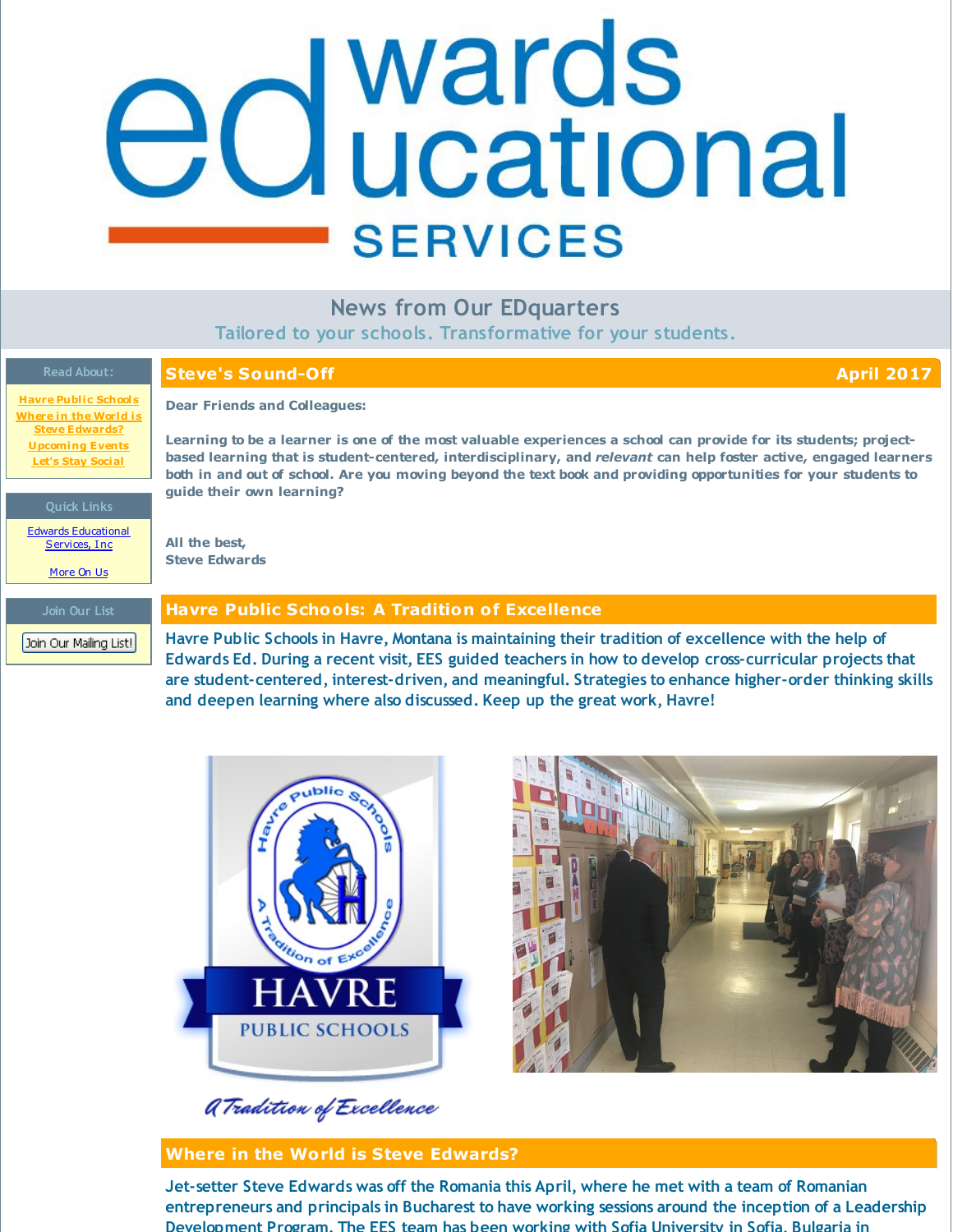**Development Program. The EES team has been working with Sofia University in Sofia, Bulgaria in developing and teaching virtual education courses; EES taught a virtual course this month entitled, 'Embedding Higher-Order Thinking and PBL in the Classroom', receiving high marks from participants. EES is looking forward to delivering more virtual learning opportunities in the future!**

Here is the team taking a break at the Van Gogh restaurant in Old City Bucharest. We will keep you **updated on this exciting initiative as it progresses!**



### **Upcoming Events**

**June 12-14, 2017** *Changing the Paradigm: Leading for Today and Tomorrow*

The West Virginia Cohort will be holding its 2017 Institute at the Stonewall Resort in Roanoke, WV. The Institute is open to all individuals who are looking to expand their expertise in leadership and engage in **meaningful and productive conversations about how to improve teaching and learning in schools. The world is changing rapidly and we need to be ready to face the challenges to come, together.**

### **Register [here](https://media.wix.com/ugd/5afa51_db18e4d0d638416798d8f57d2fdf0915.pdf)!**

**Edwards Educational Services on LinkedIn: Let's Stay Social!**

**Stay on top of all the news happening within Edwards Ed and beyond:**

**Link up with us on our [LinkedIn](http://www.linkedin.com/company/3213556?trk=NUS_DIG_CMPY-fol) page!**

**We like you! Have you ['liked'](https://www.facebook.com/edwardsEDservices) us?**

**[Tweet,](http://twitter.com/#!/EDwardsEDserv) tweet!**

### **Edwards Ed Blog**

**Would you like to be a contributor to our [blog](http://www.edwardsedservices.com/blog/)? We'd love to hear from you!**

**To share your ideas on education, leadership, and current topics please contact: info@edwardsedservices.com**

**All the best,**

The ED Educational Team Edwards Educational Services, Inc.